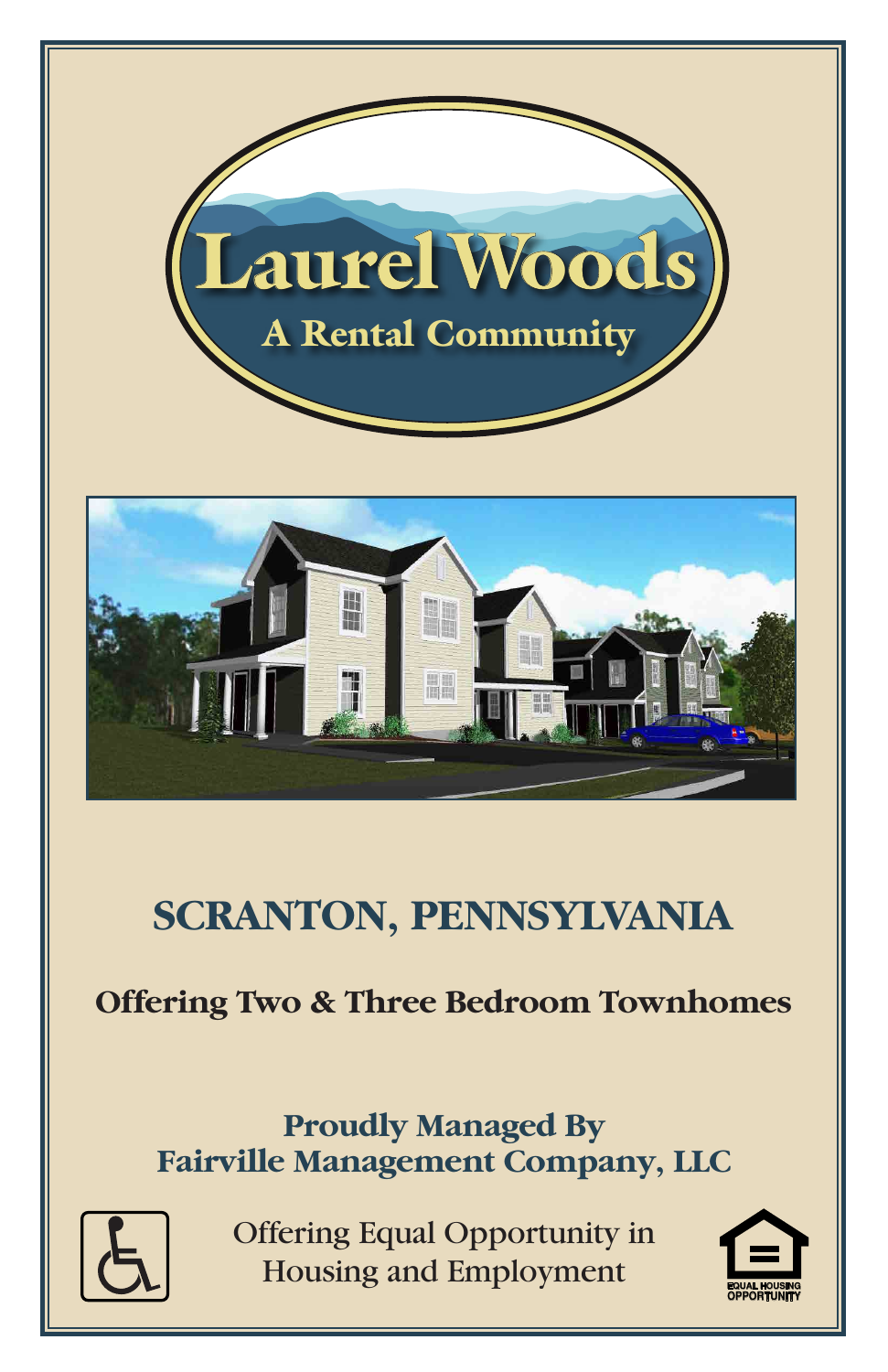This beautiful community offers newly constructed two and three bedroom<br>townhomes. Blending with the surrounding architecture of its neighbors,<br>these "Twin-Style" Townhomes will each feature a private covered entrance,<br>spa townhomes. Blending with the surrounding architecture of its neighbors, spacious living area, dining room, fully equipped kitchen, 1st floor powder room

and more. An abundance of interior and exterior closet storage space has been carefully designed into each townhome. The Community Center will house our on-site management offices, a meeting room and computer lab with internet service. Designed with your family's needs in mind, Laurel Woods promises to be the ultimate in affordable housing.

### **Community Features**

- Suburban Setting
- Professionally Landscaped Grounds
- Community Center
- Computer Lab
- Tenant Services



- On-Site Management
- Laundry Facility
- Private Parking
- 24 Hour Emergency Maintenance
- Trash Included in Rent

Quirel Woods is located on Davis Road in the Minooka neighborhood of Scranton, PA which was recently named one of the best cities to raise a family! Convenient access to 1-81 and 1-476 make commuting a breeze Scranton, PA which was recently named one of the best cities to raise a family! Convenient access to I-81 and I-476 make commuting a breeze. Laurel Woods is just minutes from University of Scranton, The Medical College and Lackawanna College as well asThe Mall at Steamtown, Shoppes at Montage and the Taylor Commons Shopping Area. Medical care is within walking distance of Laurel Woods and Mercy Hospital is a short 3 minute drive away. Recreational activities in the area are abundant. Within walking distance from Laurel Woods along Colliery Avenue, you will find tennis, basketball courts and a playground. Less than a mile south you'll find Sno Mountain Ski and Recreational Area and Scranton Wilkes-Barre Yankees PNC Field, while a mile north brings you to Nay Aug Park - the city's largest park, featuring waterfalls, a zoo, walking trails, kid friendly rides, pool, waterslide complex and more! Laurel Woods - the perfect place for your family.

#### **Apartment Features**

- Private Entrances
- Wall-To-Wall Carpeting and Tile Flooring
- Energy Efficient HVAC System
- Fully Equipped Kitchen
- Dining Room
- 1st Floor Powder Room
- Mini Blinds On All Windows
- Exterior Storage Unit
- Smoke Detectors
- Fire Extinguisher
- Fully Accessible ADA Units Available

Income Restrictions Apply For Additional Rental Information:

#### **LAUREL WOODS**

3009 Azalea Way, Scranton, PA 18505 Phone (570) 209-7178 Fax (570) 507-9567 TTY 1 (877) 489-2478 Visit our website at: www.fairvillemanagement.com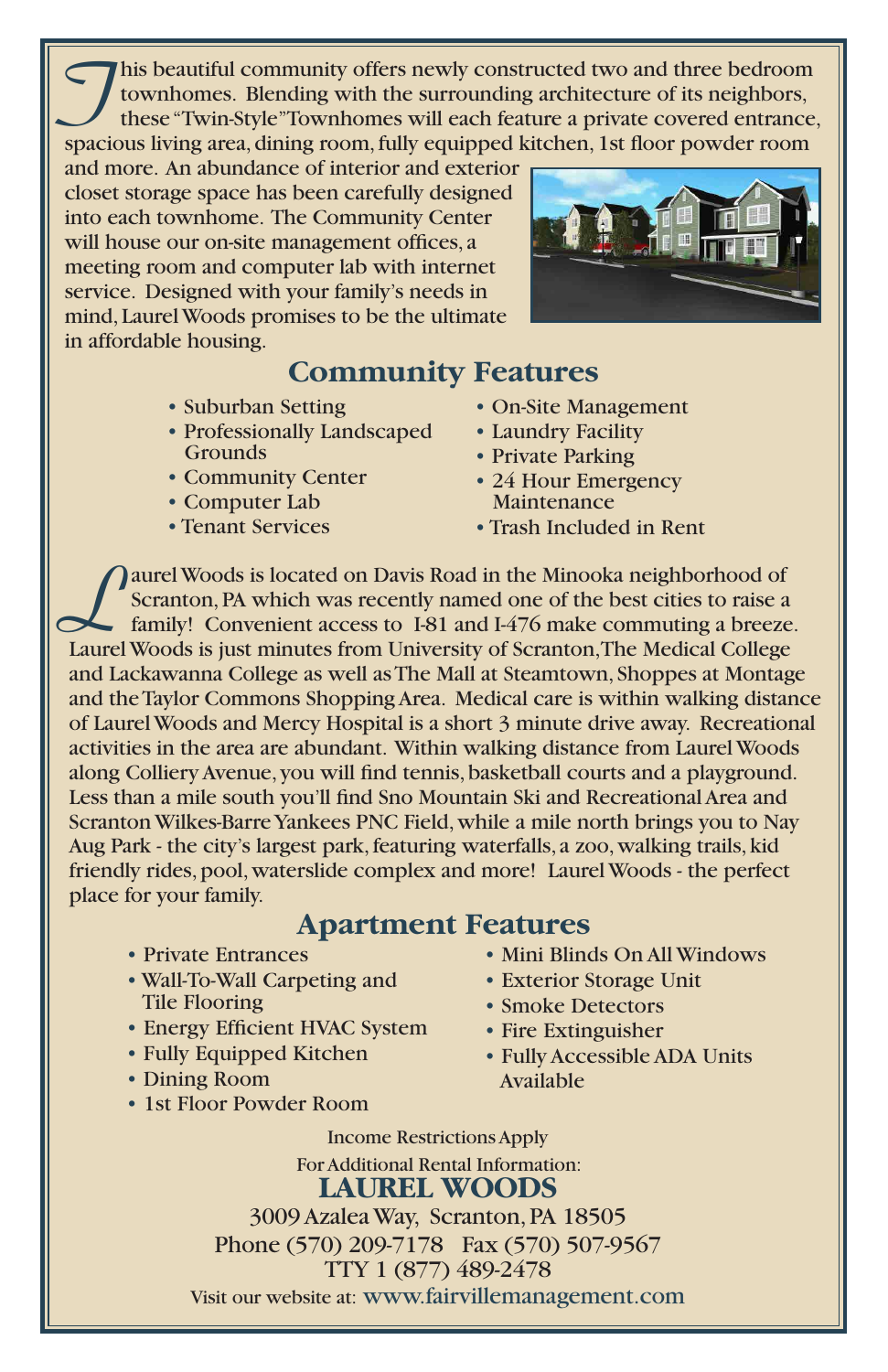